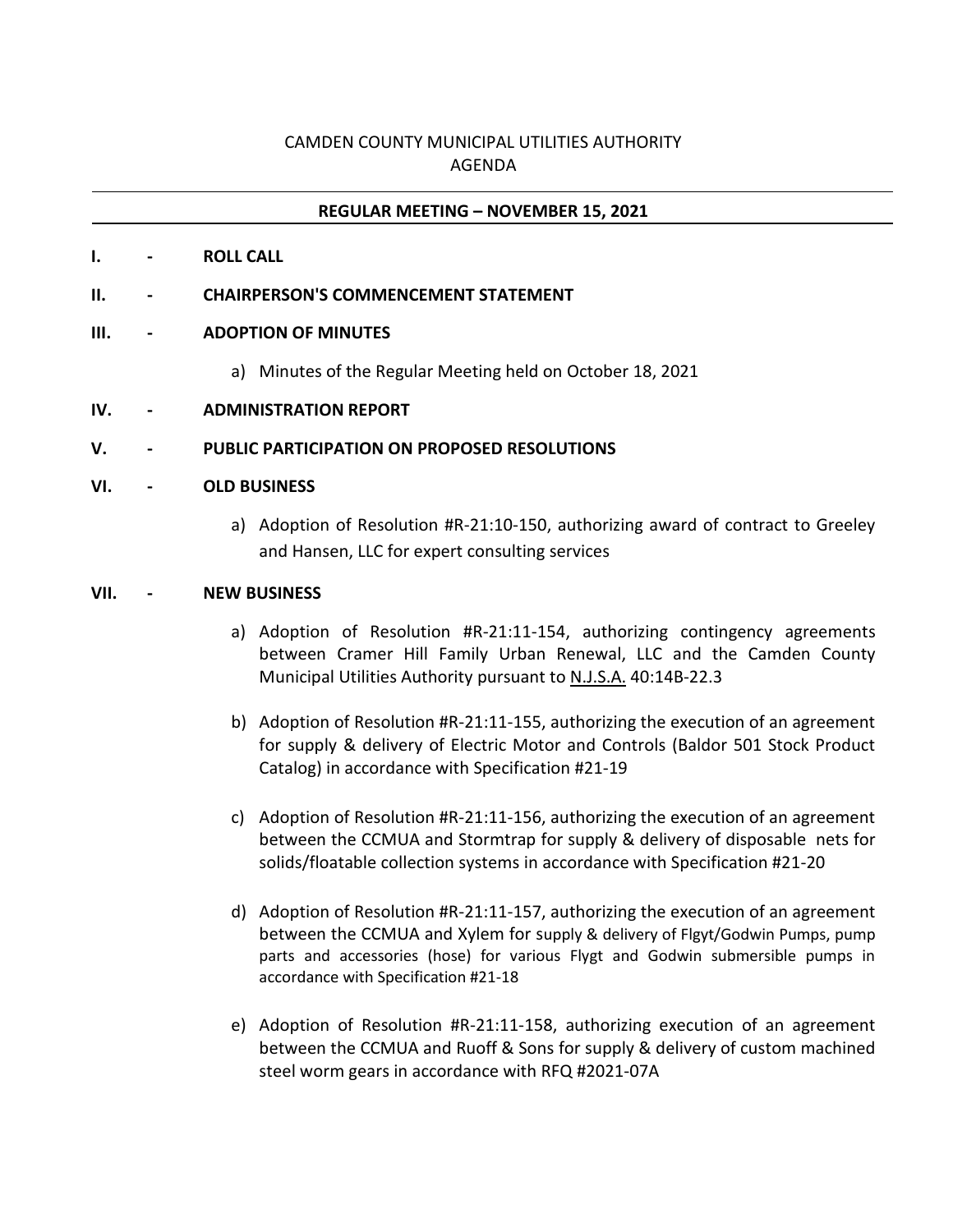- f) Adoption of Resolution #R-21:11-159, authorizing execution of an agreement between the CCMUA and Valve Industries for supply, delivery & setup of Ingersoll Rand Air Compressor in accordance with RFQ #2021-08
- g) Adoption of Resolution #R-21:11-160, authorizing an agreement between the CCMUA and Mott MacDonald for engineering services for concept development study for I-676 disconnection and CSO/flood control, green and gray infrastructure project in accordance with RFP #2021-09P
- h) Adoption of Resolution #R-21:11-161, authorizing an agreement between the CCMUA and Colliers for engineering services needed for concept development study for Harrison Avenue Complete Streets project in accordance with RFP #2021-14
- i) Adoption of Resolution #R-21:11-162, authorizing award of the Annual Bond Counsel Services Contract to Hawkins, Delafield & Wood, LLP in accordance with RFP #2021-18
- j) Adoption of Resolution #R-21:11-163, authorizing award of Special Bond Counsel Services Contract to DeCotiis, Fitzpatrick, Cole & Giblin, LLP
- k) Adoption of Resolution #R-21:11-164, authorizing new hires in various positions
- l) Adoption of Resolution #R-21:11-165, approving proposal from Air Products and Chemicals, Inc., for Emergency Repair and Replacement of Vacuum Swing Adsorption Sieves pursuant to N.J.S.A. 40A:11-6
- m) Adoption of Resolution #R-21:11-166, authorizing the execution of an agreement between the CCMUA and Enfotech of North Brunswick, New Jersey for Maintenance to the CCMUA's iPACS System for FY 2022
- n) Adoption Resolution #R-21:11-167, authorizing the execution of purchase orders between the CCMUA and vendors under the North Jersey Wastewater Cooperative Pricing System, System ID #NJWCP
- o) Adoption of Resolution #R-21:11-168, authorizing an amendment to the contract between the CCMUA and JCI Jones Chemicals of Sarasota, FL for supply and delivery of sodium hypochlorite solution in accordance with Specification #21-06
- p) Adoption of Resolution #R-21:11-169, ratifying approval of expense vouchers as approved by the Executive Director under Authorization granted by CCMUA Resolution #R-97:3-60 dated March 18, 1997
- q) Adoption of Resolution #R-21:11-170, authorizing payment of \$3,585,074.54 for expenses disbursed from various trust accounts